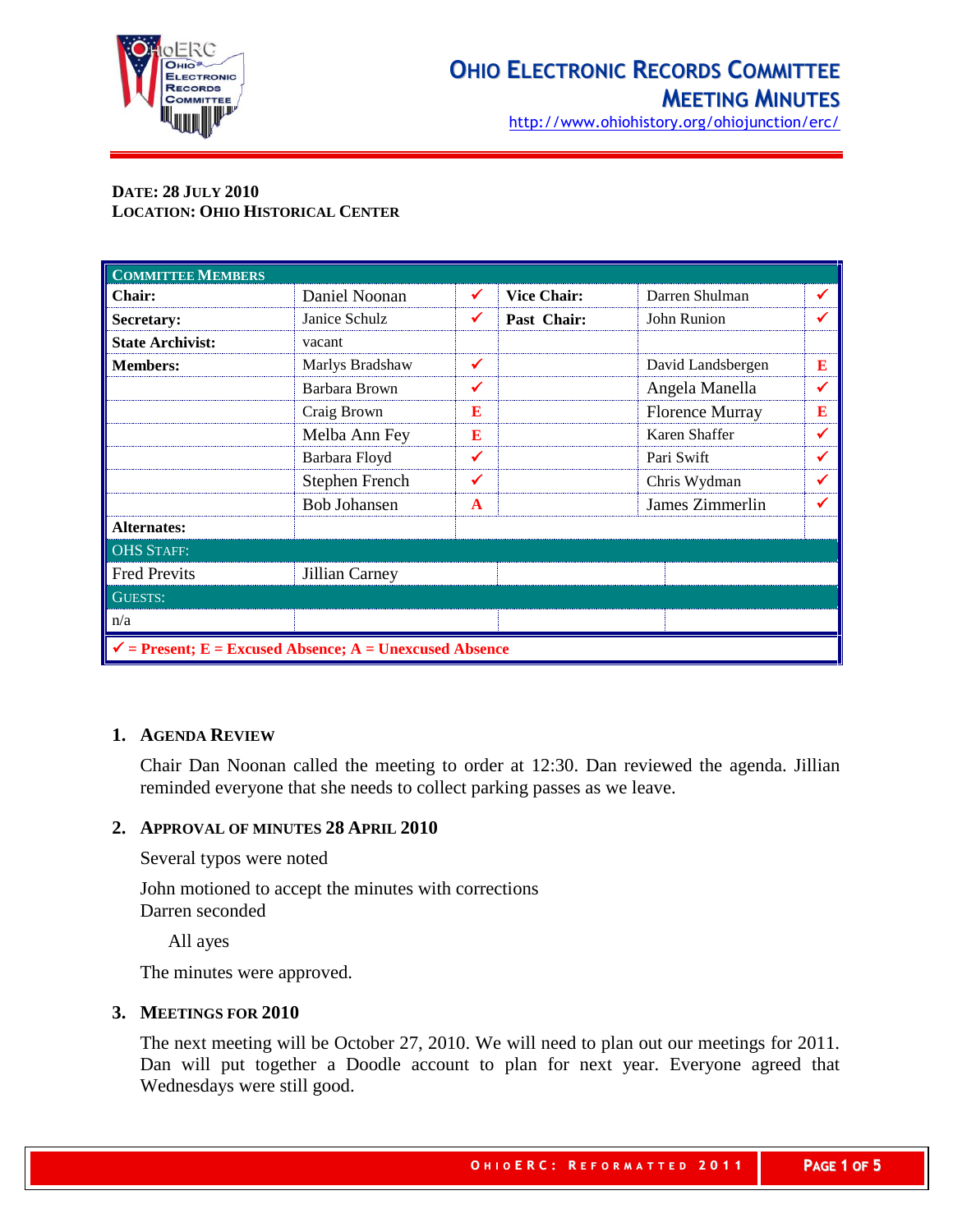

## **4. MEMBERSHIP REPORT**

Darren reported that Bob Johansen has missed two consecutive meetings and the membership committee will meet to discuss it.

It was decided that members could be excused if a board member is notified as well as sending a proxy. The by-laws will need to reflect this.

Dave Keener has resigned due to a heavy workload. Dave's departure represents a loss of technology expertise. Dan would like the membership committee to look at the member list and look for some IT membership.

Darren and Pari may have a City of Columbus employee interested in membership.

## **5. STATE ARCHIVES UPDATE**

Fred Previts gave the State Archives Update.

The series "Just the Basics" records management workshops were given in April and May. A webinar was conducted for the first time. There were more than 150 participants.

With the State Fair OHS has increased its presence. Online resources will be demonstrated in the Bricker building.

The State Archives is participating in an Essential Records  $\&$  Disaster preparedness workshop. Afterwards training will be offered throughout the state. John and Steve are both on Ohio's team. Eight 1½ hour workshops will be taken by the team then given throughout the state, sponsored by COSA.

Last week interviews were conducted with three finalists for the State Archivist position. The search committee will submit recommendations and hope a decision will be made by the end of August.

Steve asked about turnaround on RC2s. The forms go to the administrator, who logs them and distributes to staff for review. Priority may be given to RC3s due to a shorter turnaround. They still get to RC2s within a month. Specific issues can be addressed to Fred.

# **6. WEBSITE**

#### *6.1. MIGRATION STATUS*

With Dave K. leaving we were not able to get the website migrated. There may be potential problems with the site residing on Dave's server. Dan will discuss with Angela O'Neal hosting the site as a wiki and using our URL. If that is not a possibility we need to look at different hosting options. Dan's preference is to do something within the next three months. We are limited with what we can do on the OHS server right now. With a wiki we would have more access. James noted that it would be best not to have too many people working on the sight as it could get messy. Dan said we can have levels of authority. We could have both public and working sections of the site. John said we should at least try OHS's resources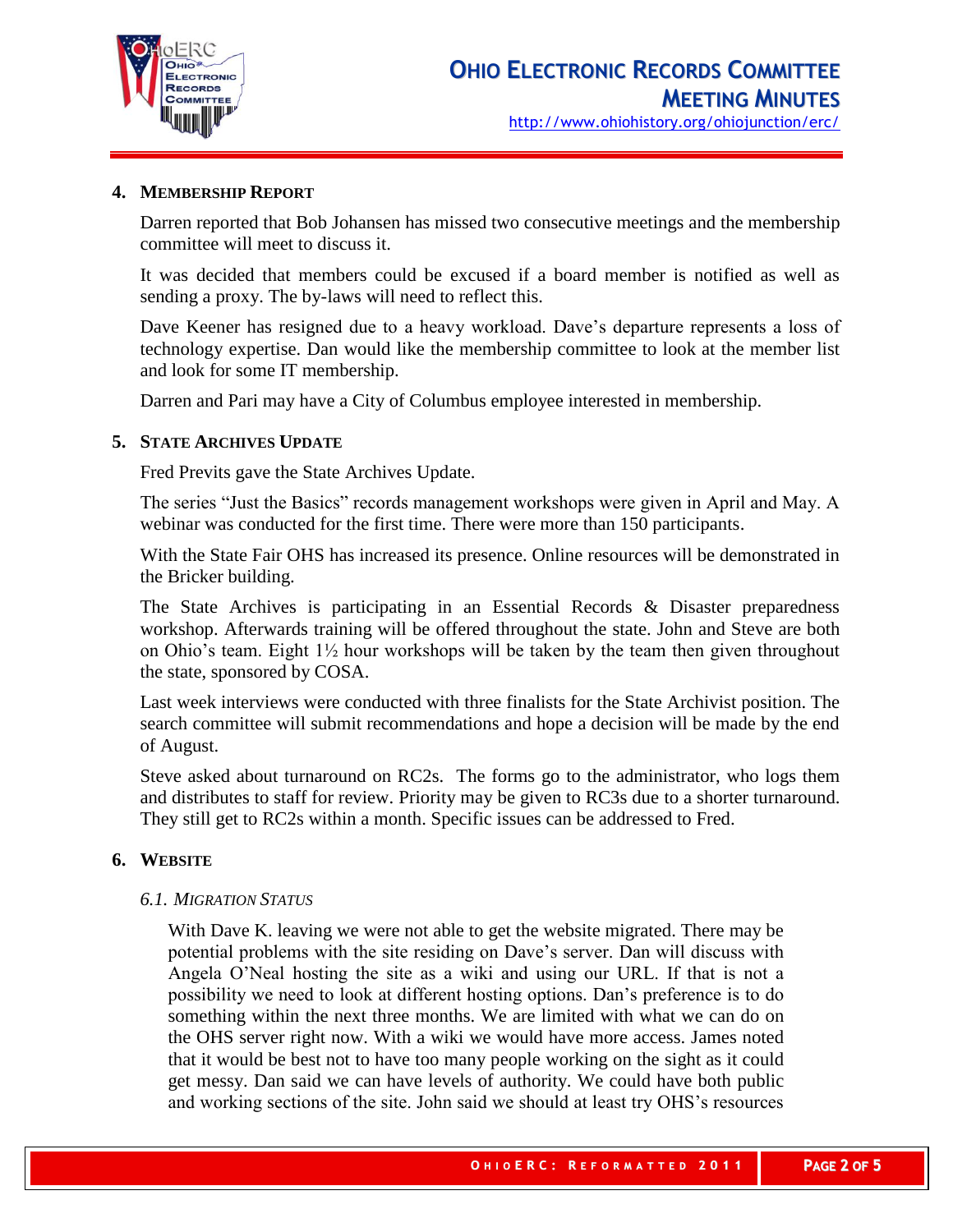

right now. Pari agreed that a wiki would be nice for collaboration with committees. Dan said that what content we have is easily transferable. Steve hopes the committee will make the website a high priority as we ARE the electronic records committee.

## *6.2. USAGE STATS POST SEMINARS*

Jillian noted that tracking is done for everything on Ohio Junction. A new script will be written to track our stuff alone and Jillian will report in the next meeting with some stats.

## **7. UPDATES ON GUIDELINE DEVELOPMENT/REVISIONS**

## *7.1. DATABASES AS PUBLIC RECORDS*

Pari met with a small group of the subcommittee. It was decided to keep the guideline separate and to update it. It will be updated with current case law and examples. The group thought they might touch up the redaction section, but it was determined that it is fine. A separate guideline will be created for records management of databases. We won't be able to copy much from others as only short, undetailed information is found in other places. We will need to be a pioneer in developing this. If anyone comes across anything, please send it to Pari.

Pari asked for comments on her handout. Dan suggested looking at a big bucket approach to retention. Pari has to base the guideline on existing Ohio standards. Angela asked if there are corporate procedures for this, i.e. does ARMA have publications. Pari has found some Lockwood writings that she will rely on. Steve mentioned that some parts of a database may be accessible to some people and not others – for example, law enforcement and courts. There are different levels of access in Ohio. Dan asked if we are talking about just a "set of tables of data" or operational systems with databases and functionality built in. Pari is concentrating on smaller systems. Dan stressed that databases are not just Access. We need a good definition of a database. Darren noted that that will be part of the guideline.

A draft of the Databases as Public Records guideline will be available for the next meeting.

# *7.2. ERM*

Melba will give Dan a draft of the presentation and Dan will put together slides then return for review. John said that the presentation is not yet completed as much time as been devoted to County issues. His goal is to write the speaker notes and break down the content. John should have some free time to work on it soon. John and Melba need to compare notes on the speaker's notes, slides, etc. They hope to have slides and speaker notes available for review at the next meeting.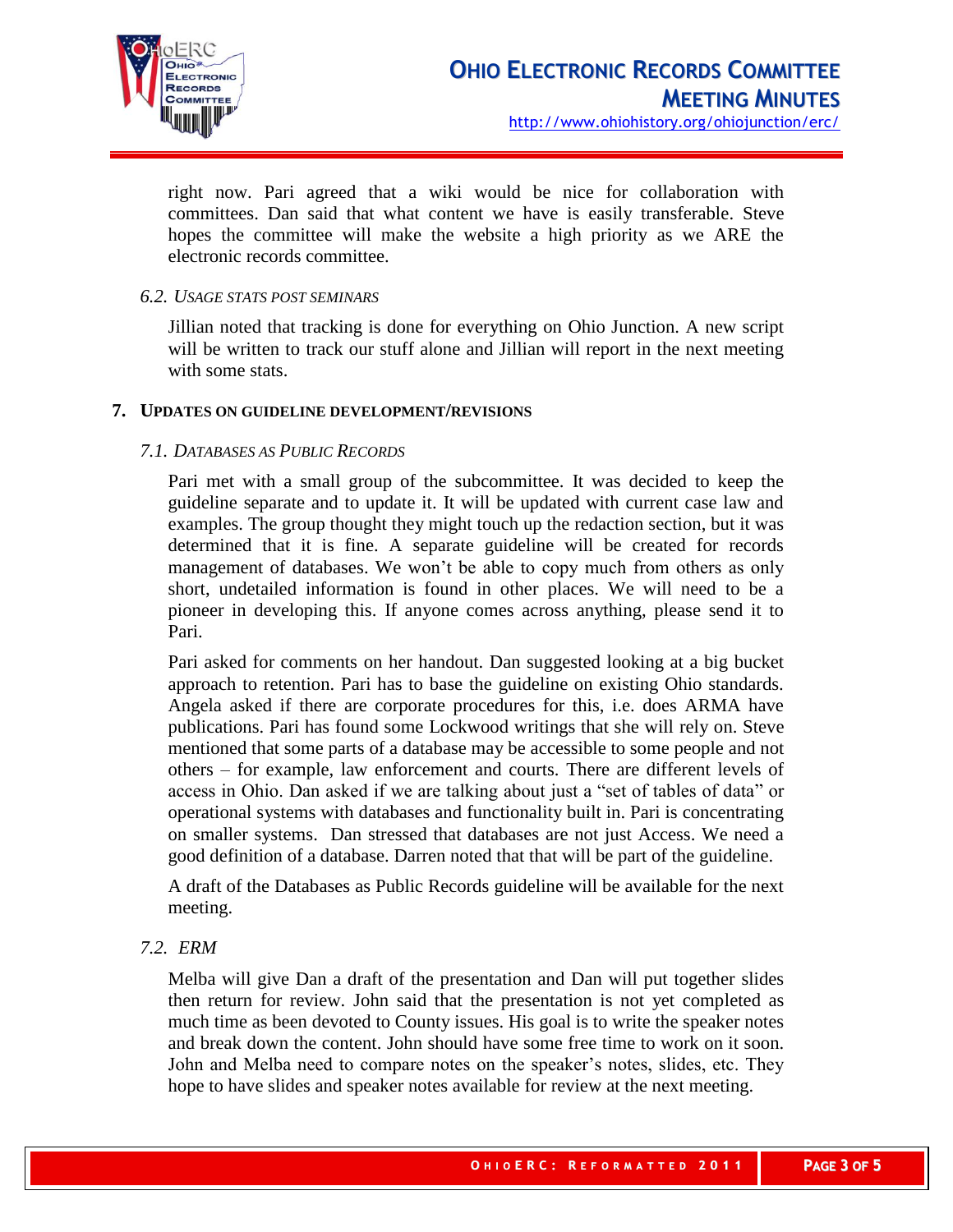

# *7.3. SOCIAL NETWORKING*

The subcommittee has exchanged several emails about resources and has discussed the direction and what needs to be included.

## *7.4. WEBSITE*

Dan needs to schedule a meeting of the subcommittee.

## *7.5. COMMENTS ON TRUSTWORTHY RECORDKEEPING GUIDELINES PRESENTATION*

Dan asked for comments and that members review the presentation for the next meeting. He asked if this needs to be a presentation or should we look at how else we can present this. How should the guideline be interpreted? How do we make it more accessible and presentable?

# *8.* **FINAL REPORT ON** *OERC GUIDELINES: BEST PRACTICES FOR EMAIL MANAGEMENT AND DIGITAL IMAGING*

Pari handed out a list of those who helped and seminar statistics. We were hoping to get more school districts but were happy with the state agency turnout. Much of the statistics were as expected.

There have been several requests for seminars to be presented at agencies. Steve suggested that we could present via a subcommittee and ask for volunteers as request come in. Dan cautioned that we don't want to become an "on-demand" speakers bureau. Dan said that when we get a request we should let them know that the videos are available online.

Pari asked about branding if we go out as small groups. Dan said that if we use the ERC guidelines and presentations we should use our own branding, but we could also use the agency's branding.

Barb F. suggested that we partner with an institution of higher learning to develop a distance learning course. Chris can look into it and see what the response is.

Darren noted that it is easier to present somewhere that is already setup.

We may want to target professional organizations for their meetings.

#### **9. STRATEGIC PLANNING**

Dan provided materials to begin thinking about strategic planning and what that entails. By October we want to be able to start looking at it. We need a vision statement, a mission statement, and strengths/weaknesses/threats/opportunities. Darren asked how we would proceed. Dan suggested that we have a subcommittee develop the vision and mission and come back with a draft in October for discussion then develop goals for January. Barb F., Pari, and Darren will form the subcommittee with the charge to develop suggestions and a plan for strategic planning for October.